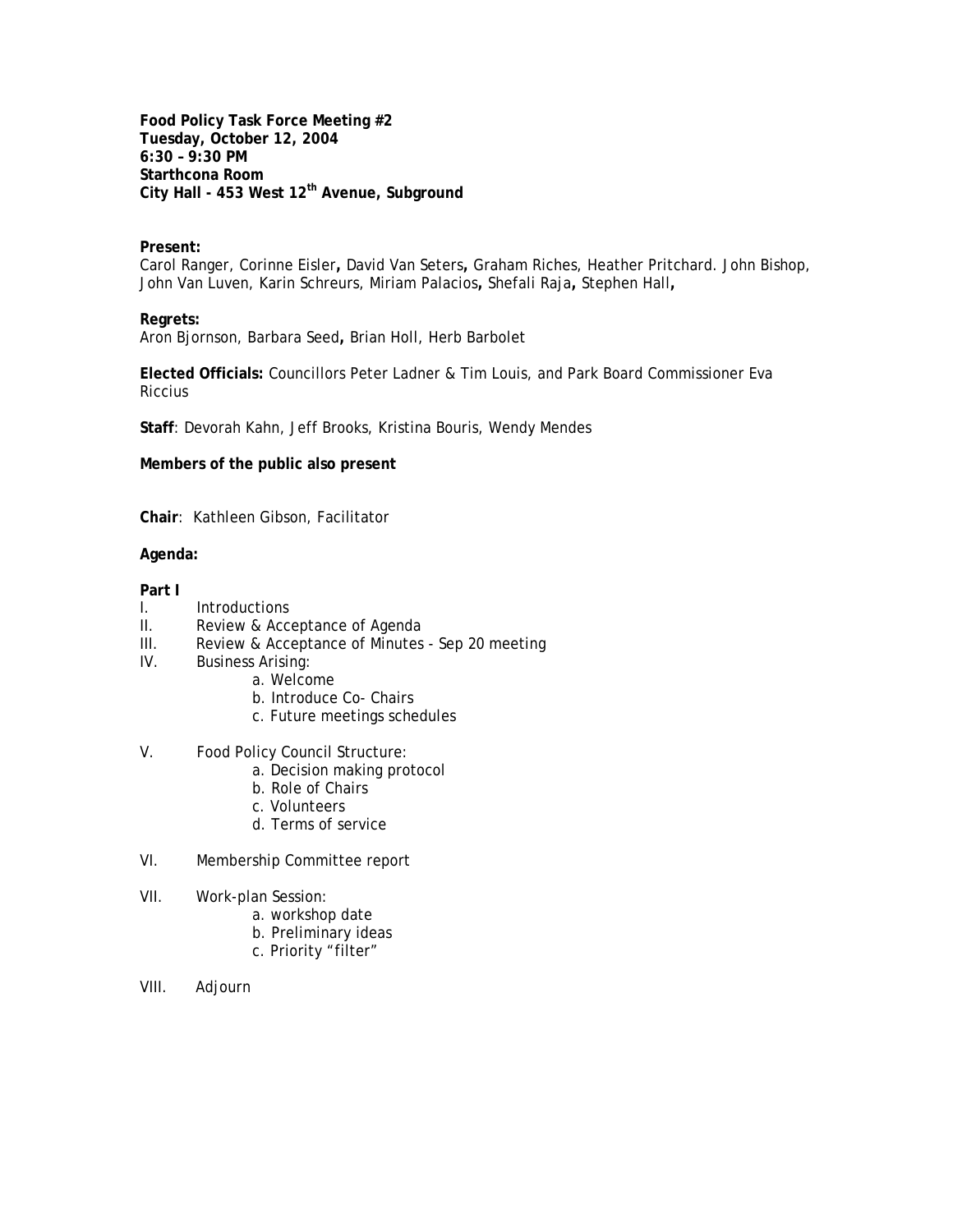# **VANCOUVER FOOD POLICY COUNCIL MINUTES – OCTOBER 12, 2004**

# **PART I**

# **I. Introductions**

Devorah Kahn introduced Kathleen Gibson who will facilitate tonight's meeting.

# **II. Review & Acceptance of Agenda**

Agenda accepted with suggested changes regarding order of agenda items.

# **III. Review & Acceptance of Minutes - Sep 20 meeting**

Minutes of Sept 20 accepted as written.

# **IV. Business Arising:**

# **a. Welcome**

Welcome Councillors Peter Ladner & Tim Louis, and Park Board Commissioner Eva Riccius who will sit on the VFPC as liaisons to City Council and the Park Board respectively.

## **b. Introduce Co- Chairs**

VFPC elected co-Chairs Carol Ranger and John Van Luven. A brief discussion regarding the length of their term.

**DECISION**: Their term will be for one year.

# **c. Future meetings schedules**

All regularly scheduled VFPC meetings will take place on the 2<sup>nd</sup> Tuesday of the month from 6:30 – 9:30 pm in the Strathcona Room, Basement Vancouver City Hall.

## **V. Council Structure**

## **a. Decision making protocol**

Staff recommended that the VFPC adopt a hybrid decision-making protocol made up of elements from both of the following protocols:

1. Consensus-based: Each individual should have the opportunity to express their opinion, be listened to, and consider a group decision based on its logic and feasibility considering all relevant factors. This requires the mutual trust and respect of each team member. AND

2. Democratic: If a consensus is not reached after respectful discussion where all those who wish to have had the opportunity to express their opinion, a vote will take place and the majority decision will prevail.

**DECISION:** Accepted unanimously. The Council will aim for consensus and use voting when needed to break a stalemate.

Discussion occurred to define quorum.

**DECISION:** Quorum is 50%, vote is 50% plus one.

**a.1.** (item added) There was a discussion regarding e-mail protocol.

**ACTION:** Staff will develop a weekly bulletin (on an as-needed basis) to send out e-mails "for information" which may come to the Council which may include announcements,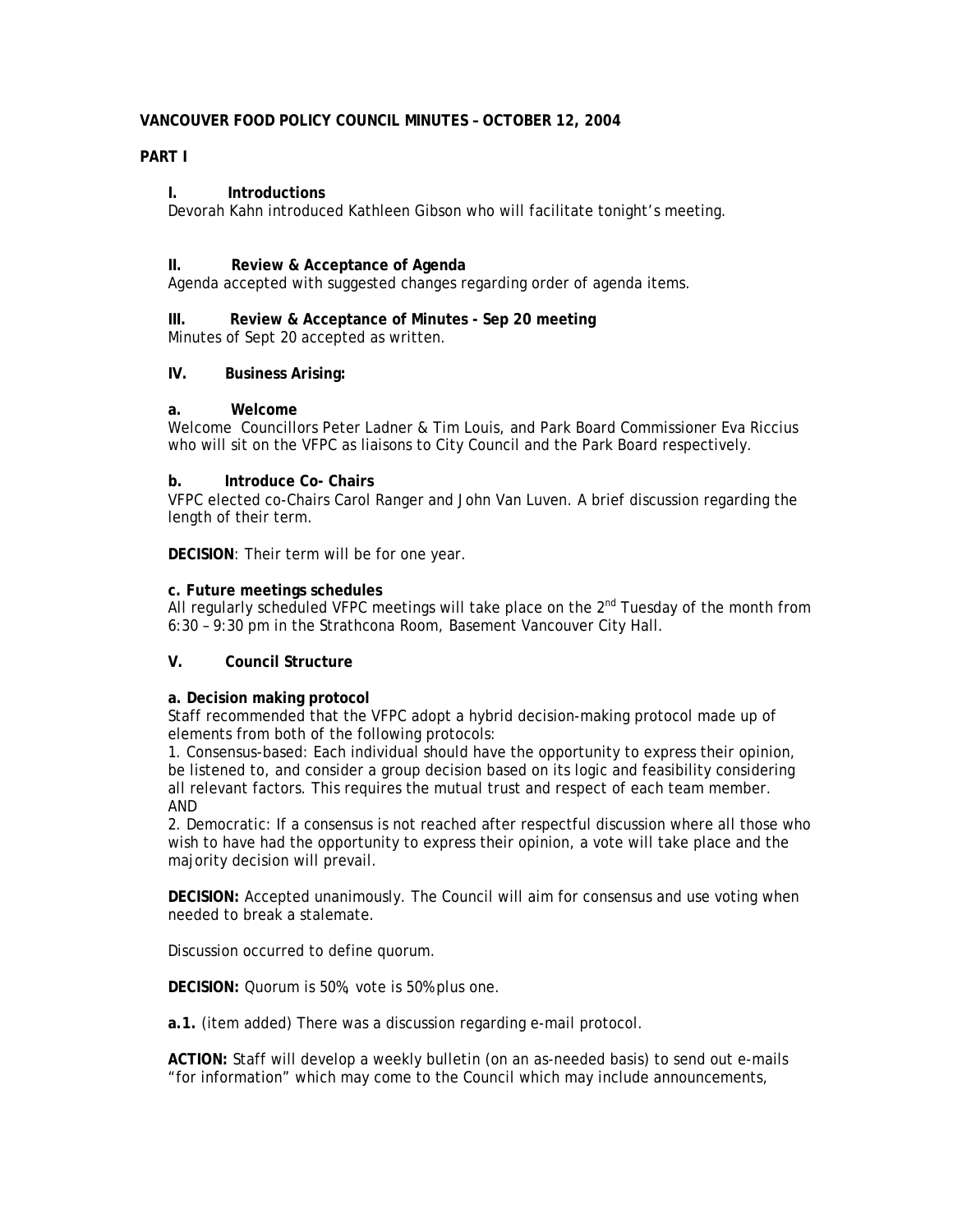websites, articles, invitations to events, etc. Other e-mail will be sent as "for decision" which will include specific responses needed by the VFPC.

# **b. Role of Chairs**

Staff recommended that responding to inquiries about the Food Policy Council and the City's food policy work is best distributed in three areas:

- a) Staff: respond to inquiries regarding City of Vancouver food policies, programs, or projects. Staff will refer inquiries about Food Policy Council matters to the Food Policy Council.
- b) Food Policy Council members: respond to inquiries regarding FPC projects, programs, policies or position statements.
- c) Elected Officials: respond to questions regarding their personal or caucus position on an issue.

**DECISION:** These descriptions were agreed upon. The Coordinator will refer media calls to the VFPC co-chairs who may refer inquiry to other VFPC members if appropriate. Media contact will be supported by Q&A sheets and other information on the website, which needs to be developed.

## **c. Volunteers**

Staff recommends that a representative or committee should be struck with the responsibility for coordinating VFPC volunteers. The responsibilities of this representative / committee might involve being a point of contact for potential volunteers and liaising with other VFPC committee members regarding suitability of volunteers for specific projects. It might also involve drafting information on volunteer expectations, responsibilities, protocols, etc. Although it may be premature to put volunteers to work, it may be helpful to undertake this important preparatory work in anticipation of volunteer involvement once the work plan is developed.

**DECISION:** Staff will keep a list of interested volunteers and inform them that it may be February until we are able to connect them with FPC opportunities.

#### **d. Terms of Service**

Terms of service were determined by asking FPC members for their preferences. All members received their requested terms. Once new members are ratified, they will determine their preferred term of service. Those who are yet to be determined will then choose between 2 or 3 years, depending on what is left. The current Terms of Service for FPC members are as follows:

#### *3 year terms:*

- John Van Luven
- Shefali Raja
- Aron Bjornson

#### *2 year terms:*

- David Van Seters
- Corinne Eisler
- Brian Holl
- Miriam Palacios
- Carol Ranger
- Barb Seed